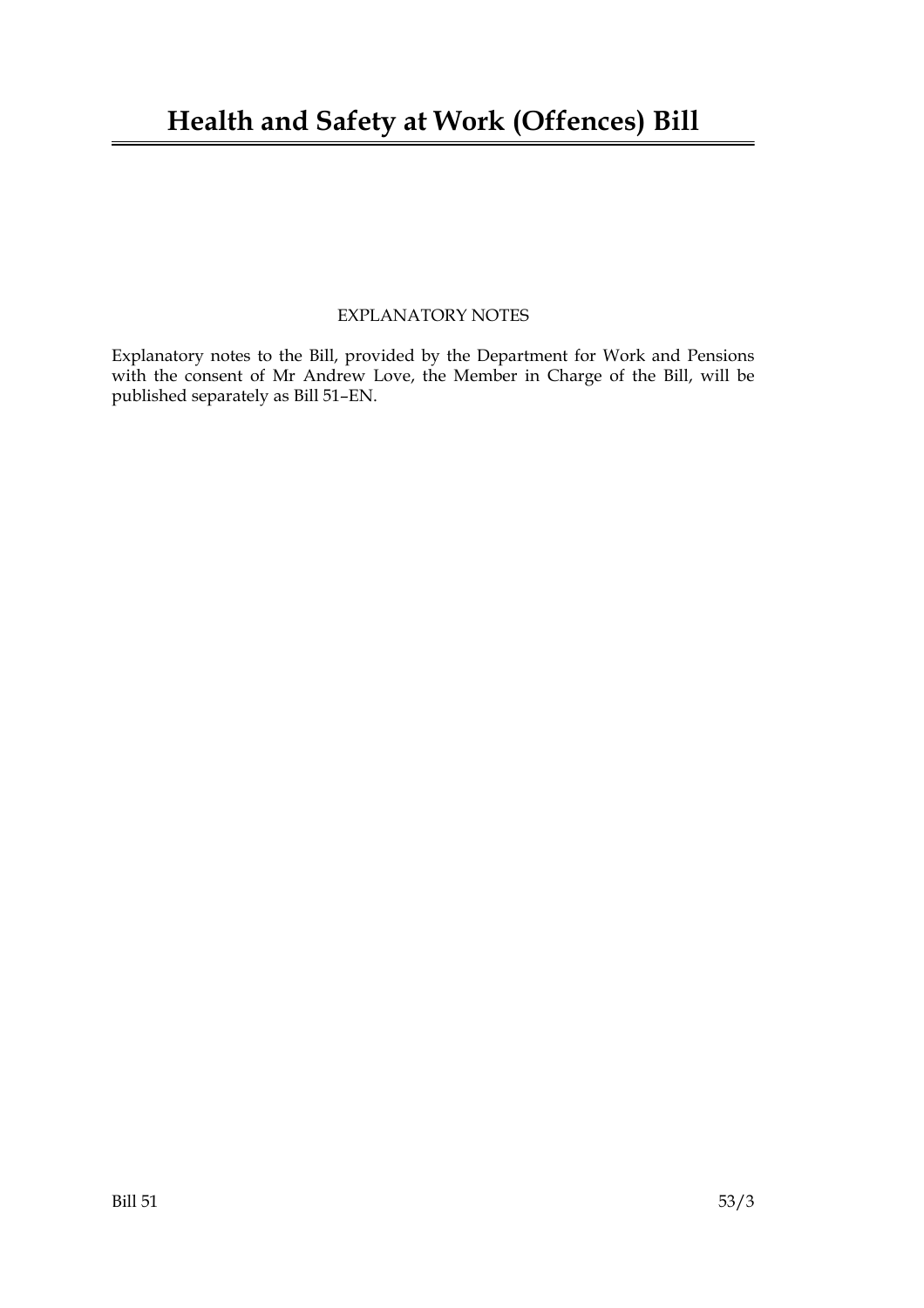# **Health and Safety at Work (Offences) Bill**

# **CONTENTS**

- 1 Health and safety offences
- 2 Employers' insurance offences<br>3 Amendments and repeals
- Amendments and repeals
- 4 Commencement
- 5 Extent
- 6 Short title

Schedule 1 — New Schedule 6A to the Health and Safety at Work etc. Act 1974 - Prosecution and Punishment

- Schedule 2 Consequential Amendments
- Schedule 3 Repeals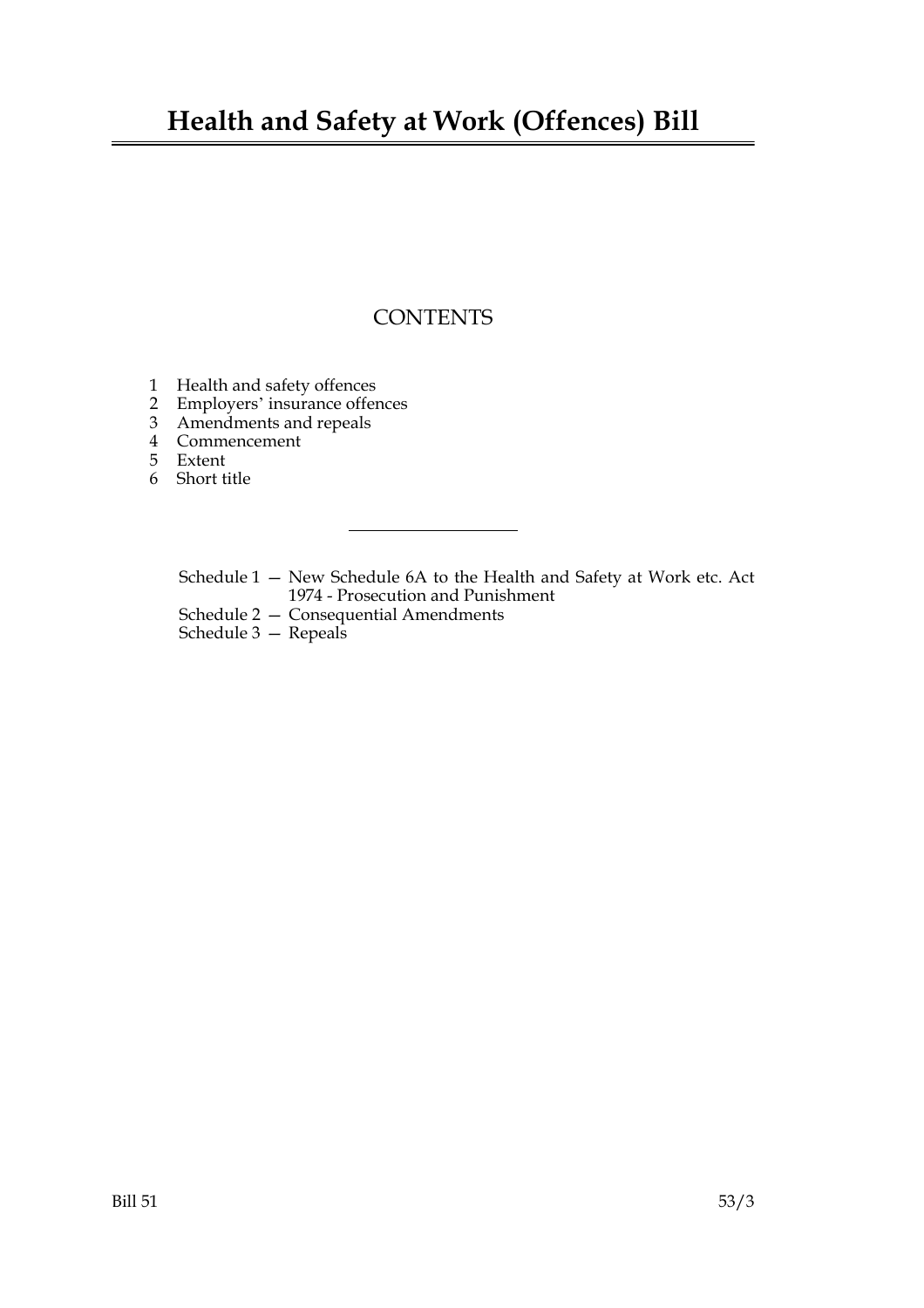# **BILL**

TO

Make provision about the prosecution and punishment of offences which are, or are treated as being, offences under the Health and Safety at Work etc. Act 1974 or the Employers' Liability (Compulsory Insurance) Act 1969.

E IT ENACTED by the Queen's most Excellent Majesty, by and with the advice and consent of the Lords Spiritual and Temporal, and Commons, in this present Parliament assembled, and by the authority of the same, as follows: - $\mathbf{B}_{\text{rel}}$ 

#### **1 Health and safety offences**

- (1) In section 33 of the Health and Safety at Work etc. Act 1974 (c. 37) (offences) the following shall be substituted for subsections  $(1A)$  to  $(4)$  –
	- "(2) Schedule 6A (which specifies the mode of trial and maximum penalty for the offences specified) shall have effect.
	- (3) Schedule 6A is subject to any provision made by virtue of section  $15(6)(c)$  or  $(d)$ .
	- (4) If regulations under section 2(2) of the European Communities Act 1972 (c. 68) apply this section (whether expressly or by implication) paragraph 1(1)(d) of Schedule 2 to that Act (maximum penalty) shall not apply."
- (2) Before Schedule 7 there shall be inserted the new Schedule 6A which is set out in Schedule 1 to this Act.

#### **2 Employers' insurance offences**

- (1) Section 5 of the Employers' Liability (Compulsory Insurance) Act 1969 (c. 57) (offence of failure to insure) shall be amended as follows. *15*
- (2) The words "on any day" shall cease to have effect.
- (3) For "level 4 on the standard scale" substitute "£20,000".
- (4) At the end of the section (which becomes subsection (1)) insert—
	- "(2) The Secretary of State may by order substitute an increased amount for the amount for the time being specified in subsection (1). *20*

*5*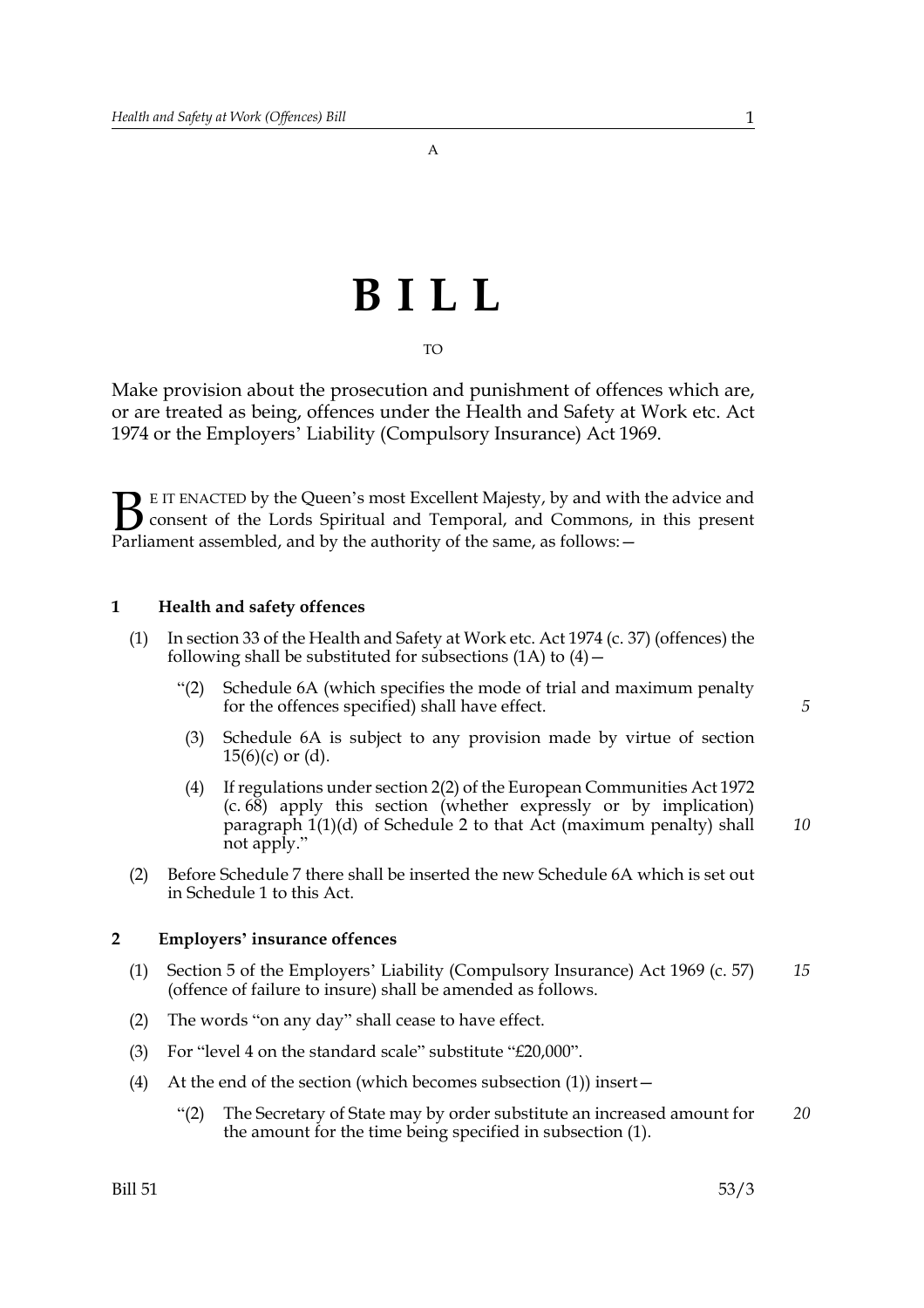- (3) An order under subsection (2)—
	- (a) shall be made by statutory instrument,
	- (b) shall be subject to annulment in pursuance of a resolution of either House of Parliament, and
	- (c) shall not apply to an offence committed before the order comes into force.
- (4) Notwithstanding section 127(1) of the Magistrates' Courts Act 1980 (c. 43) (time limit for summary proceedings) an information relating to an offence under this section which is triable by a magistrates' court in England and Wales may be tried if laid—
	- (a) within the period of five years beginning with the date on which the offence is alleged to have been committed, and
	- (b) within the period of six months beginning with the date on which evidence sufficient in the opinion of the prosecutor to justify the proceedings comes to his knowledge.
- (5) Notwithstanding section 136(1) of the Criminal Procedure (Scotland) Act 1995 (c. 46) (time limit for commencement of statutory summary offences) proceedings for an offence under this section may be commenced in Scotland—
	- (a) within the period of five years beginning with the date on which the offence is alleged to have been committed, and *20*
	- (b) within the period of six months beginning with the date on which evidence sufficient in the opinion of the prosecutor to justify the proceedings comes to his knowledge.
- (6) For the purposes of subsections  $(4)$  and  $(5)$  -
	- (a) a certificate of the prosecutor stating the date mentioned in subsection (4)(b) or  $(5)(b)$  shall be conclusive evidence of it, and
	- (b) a document purporting to be a certificate under paragraph (a) shall be treated as such unless the contrary is proved."

#### **3 Amendments and repeals**

- (1) Schedule 2 (consequential amendments) shall have effect.
- (2) The enactments listed in Schedule 3 are hereby repealed to the extent specified.

#### **4 Commencement**

- (1) This Act shall have effect in relation to an offence committed or alleged to have been committed after the end of the period of two months beginning with the day on which this Act is passed. *35*
- (2) Section 33(4) of the Health and Safety at Work etc. Act 1974 (c. 37) (as inserted by section 1 above) shall have effect in relation to regulations whenever made.

#### **5 Extent**

This Act does not extend to Northern Ireland.

#### **6 Short title**

This Act may be cited as the Health and Safety at Work (Offences) Act 2003.

*25*

*5*

*10*

*15*

*30*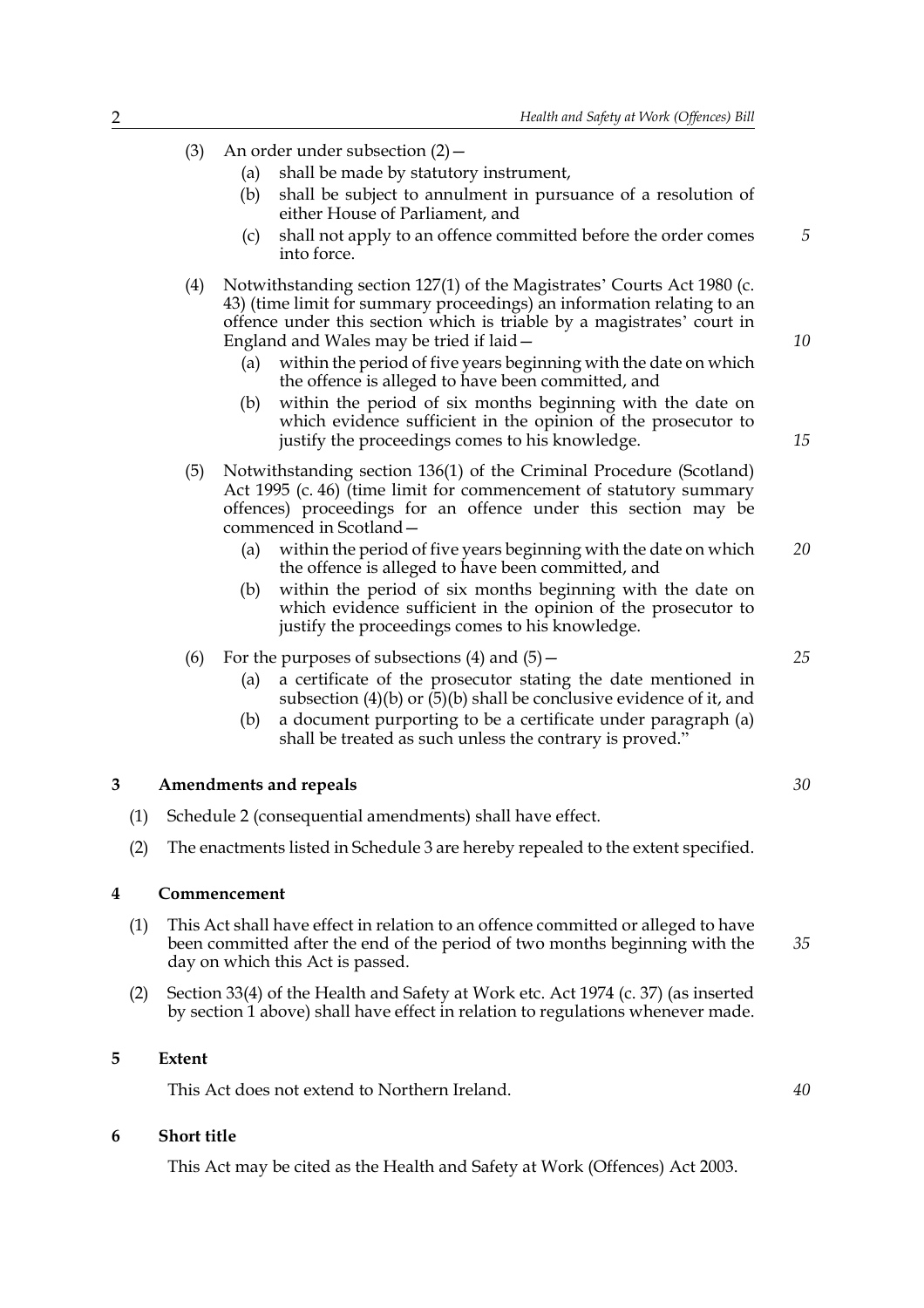# SCHEDULES

#### SCHEDULE 1 Section 1

# NEW SCHEDULE 6A TO THE HEALTH AND SAFETY AT WORK ETC. ACT 1974 - PROSECUTION AND PUNISHMENT

## SCHEDULE 6A

*5*

## PROSECUTION AND PUNISHMENT

| <i>Item</i>    | <i>Offence</i>                                                                                                                                                                    | Mode of<br>trial | Penalty on summary<br>conviction                                                                                         | Penalty on<br>conviction on<br>indictment                                      |          |
|----------------|-----------------------------------------------------------------------------------------------------------------------------------------------------------------------------------|------------------|--------------------------------------------------------------------------------------------------------------------------|--------------------------------------------------------------------------------|----------|
| $\mathbf{1}$   | offence under<br>An<br>33(1)(a)<br>section<br>consisting<br>of<br>the<br>failure of a person to<br>discharge a duty to<br>which he is subject<br>by virtue of sections<br>2 to 6. | Either<br>way.   | Imprisonment for a<br>term not exceeding<br>six months, a fine not<br>exceeding £20,000, or<br>both.                     | Imprisonmen<br>t for a term<br>not exceeding<br>two years, a<br>fine, or both. | 10<br>15 |
| $\overline{2}$ | An offence under<br>33(1)(a)<br>section<br>of<br>consisting<br>the<br>failure of a person to<br>discharge a duty to<br>which he is subject<br>by virtue of section 7.             | Either<br>way.   | Imprisonment for a<br>term not exceeding<br>six months, a fine not<br>exceeding<br>the<br>statutory maximum,<br>or both. | Imprisonmen<br>t for a term<br>not exceeding<br>two years, a<br>fine, or both. | 20       |
| 3              | An offence under<br>33(1)(b)<br>section<br>consisting<br>of<br>a<br>contravention<br>of<br>section 8.                                                                             | Either<br>way.   | Imprisonment for a<br>term not exceeding<br>six months, a fine not<br>exceeding $£20,000$ , or<br>both.                  | Imprisonmen<br>t for a term<br>not exceeding<br>two years, a<br>fine, or both. | 25       |
| 4              | An offence under<br>section<br>33(1)(b)<br>consisting<br><sub>of</sub><br>a<br>contravention<br>of<br>section 9.                                                                  | Either<br>way.   | A fine not exceeding<br>£20,000.                                                                                         | A fine.                                                                        | 30       |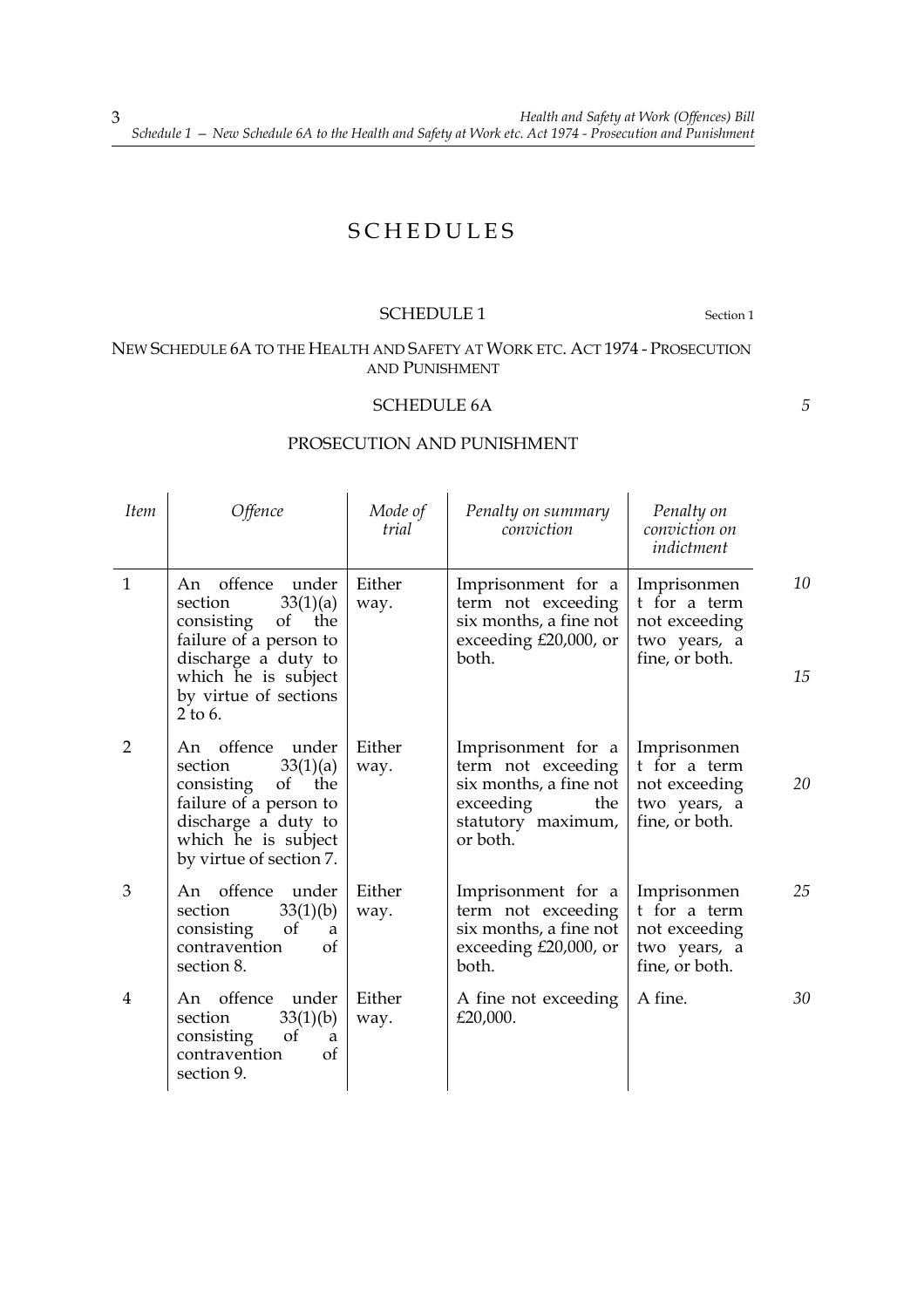| <b>Item</b> | <i>Offence</i>                                                | Mode of<br>trial | Penalty on summary<br>conviction                                                                                              | Penalty on<br>conviction on<br>indictment                                      |    |
|-------------|---------------------------------------------------------------|------------------|-------------------------------------------------------------------------------------------------------------------------------|--------------------------------------------------------------------------------|----|
| 5           | An offence under<br>section $33(1)(c)$ .                      | Either<br>way.   | Imprisonment for a<br>term not exceeding<br>six months, a fine not<br>exceeding £20,000, or<br>both.                          | Imprisonmen<br>t for a term<br>not exceeding<br>two years, a<br>fine, or both. | 5  |
| 6           | offence<br>under<br>An<br>section $33(1)(d)$ .                | Summary<br>only. | A fine not exceeding<br>5<br>the<br>level<br><sub>on</sub><br>standard scale.                                                 | /                                                                              | 10 |
| 7           | An offence under<br>section $33(1)(e)$ , (f) or<br>(g).       | Either<br>way.   | Imprisonment for a<br>term not exceeding<br>six months, a fine not<br>exceeding £20,000, or<br>both.                          | Imprisonmen<br>t for a term<br>not exceeding<br>two years, a<br>fine, or both. | 15 |
| 8           | An offence under<br>section $33(1)(h)$ .                      | Summary<br>only. | Imprisonment for a<br>term not exceeding<br>six months, a fine not<br>exceeding level 5 on<br>the standard scale, or<br>both. | Τ                                                                              | 20 |
| 9           | offence under<br>An<br>section $33(1)(i)$ .                   | Either<br>way.   | A fine not exceeding<br>the<br>statutory<br>maximum.                                                                          | A fine.                                                                        | 25 |
| 10          | An offence under<br>section $33(1)(j)$ .                      | Either<br>way.   | Imprisonment for a<br>term not exceeding<br>six months, a fine not<br>exceeding<br>the<br>statutory maximum,<br>or both.      | Imprisonmen<br>t for a term<br>not exceeding<br>two years, a<br>fine, or both. | 30 |
| 11          | offence under<br>An<br>section $33(1)(k)$ , (l) or<br>$(m)$ . | Either<br>way.   | Imprisonment for a<br>term not exceeding<br>six months, a fine not<br>exceeding $£20,000$ , or<br>both.                       | Imprisonmen<br>t for a term<br>not exceeding<br>two years, a<br>fine, or both. | 35 |
| 12          | offence<br>under<br>An<br>section $33(1)(n)$ .                | Summary<br>only. | A fine not exceeding<br>5<br>level<br>the<br>on<br>standard scale.                                                            | /                                                                              |    |
| 13          | offence<br>under<br>An<br>section $33(1)(o)$ .                | Either<br>way.   | Imprisonment for a<br>term not exceeding<br>six months, a fine not<br>exceeding $£20,000$ , or<br>both.                       | Imprisonmen<br>t for a term<br>not exceeding<br>two years, a<br>fine, or both. | 40 |

*Health and Safety at Work (Offences) Bill Schedule 1 — New Schedule 6A to the Health and Safety at Work etc. Act 1974 - Prosecution and Punishment*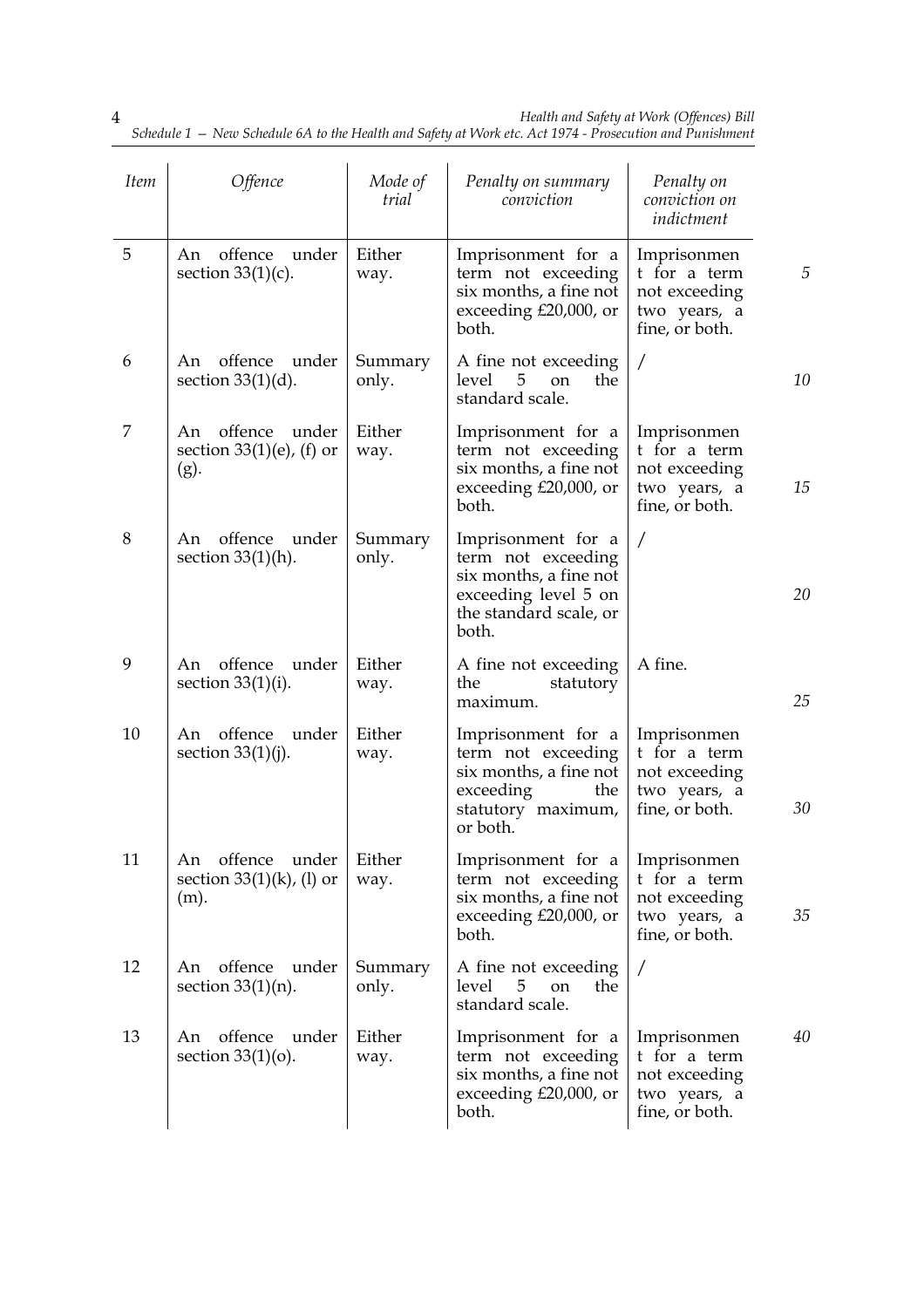| <i>Item</i> | <i>Offence</i>                                                                                                                         | Mode of<br>trial | Penalty on summary<br>conviction                                                                                   | Penalty on<br>conviction on<br>indictment                       |
|-------------|----------------------------------------------------------------------------------------------------------------------------------------|------------------|--------------------------------------------------------------------------------------------------------------------|-----------------------------------------------------------------|
| 14          | An offence under<br>any of the existing<br>statutory provisions,<br>being an offence for<br>which no<br>other<br>penalty is specified. | Either<br>way.   | Imprisonment for a   Imprisonmen<br>term not exceeding<br>six months, a fine not<br>exceeding £20,000, or<br>both. | t for a term<br>not exceeding<br>two years, a<br>fine, or both. |

#### SCHEDULE 2 Section 3

#### CONSEQUENTIAL AMENDMENTS

*The Explosives Act 1875 (c. 17)*

- 1 (1) The Explosives Act 1875 shall be amended as follows.
	- (2) In section 40(9)(d) (explosives other than gunpowder) (so far as that paragraph continues to have effect) the reference to section 33(3) of the Health and Safety at Work etc. Act 1974 (c. 37) (offences: penalties) shall be treated as a reference to Item 14 of Schedule 6A to that Act. *15*
	- (3) In section 43 (importation or sale of specially dangerous explosives) for "section 33(3) of" substitute "Item 14 of Schedule 6A to".

*The Health and Safety at Work etc. Act 1974 (c. 37)*

- 2 (1) The Health and Safety at Work etc. Act 1974 shall be amended as follows.
	- (2) Section 15(6)(e) (power to increase penalties for offences under regulations made for offshore purposes) shall cease to have effect.
	- (3) In section 42 (remedy and forfeiture)—
		- (a) after subsection (3) insert—

#### " $(3A)$  Subsection  $(4)$  below applies to an offence —

- (a) which is an offence under section  $33(1)(c)$  or under any of the existing statutory provisions, and
- (b) which consists of acquiring, attempting to acquire, possessing or using an explosive article or substance (within the meaning of any of the relevant statutory provisions) in contravention of any of those provisions.", and *30*
- (b) in subsection (4) for "section  $33(4)(c)$ " substitute "subsection  $(3A)$ above".

*The Activity Centres (Young Persons' Safety) Act 1995 (c. 15)*

3 In section 2(4)(f) of the Activity Centres (Young Persons' Safety) Act 1995 (power to apply or replicate provisions of the Health and Safety at Work etc. Act 1974) for "to (4)" there shall be substituted "(and the related provisions of Schedule 6A)".

*5*

*10*

*20*

*25*

*35*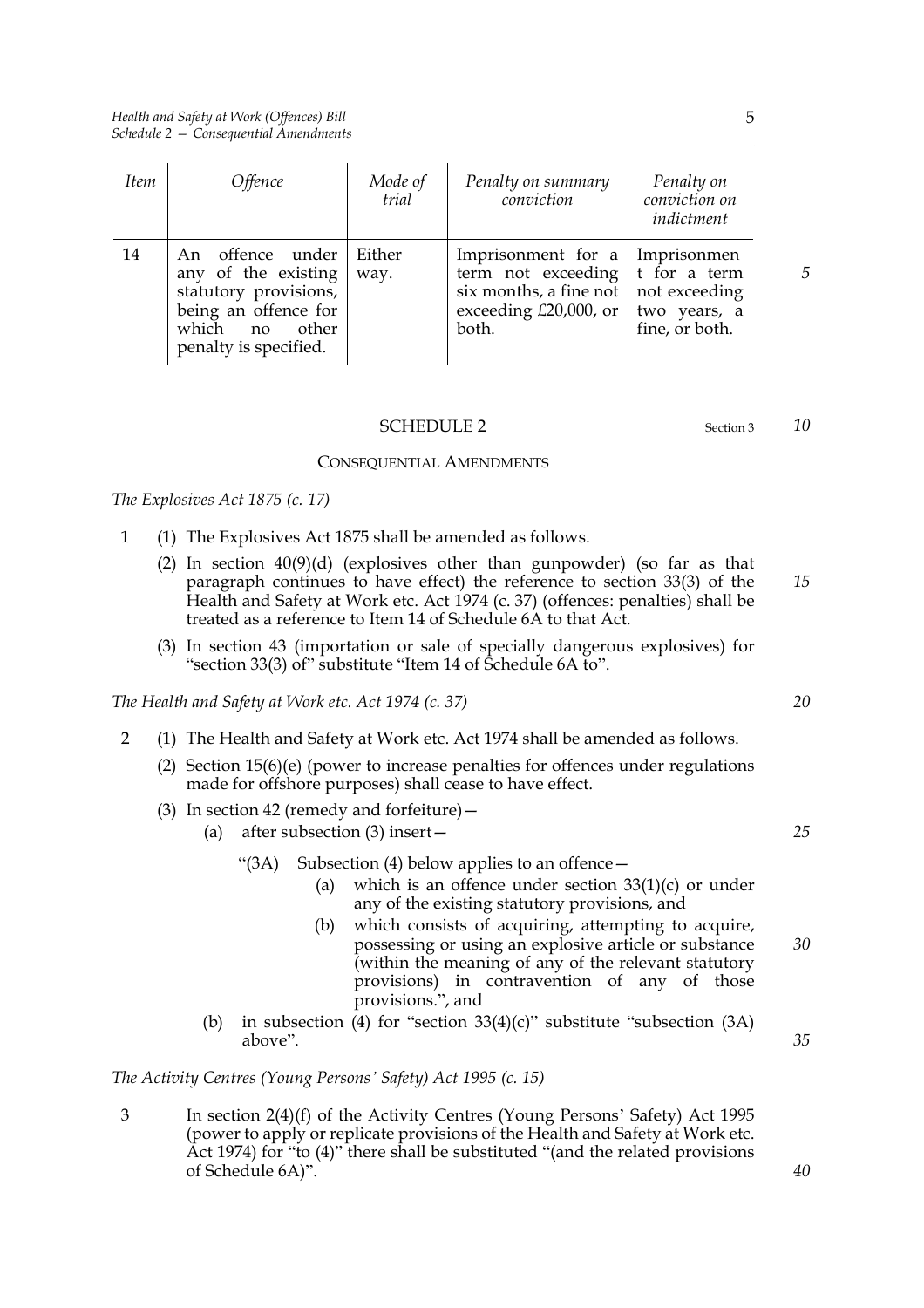# SCHEDULE 3 Section 3

## REPEALS

| Short title and chapter                                               | Extent of repeal                                                                                        |    |
|-----------------------------------------------------------------------|---------------------------------------------------------------------------------------------------------|----|
| Liability<br>Employers'<br>(Compulsory Insurance) Act<br>1969 (c. 57) | In section 5, the words "on any day".                                                                   | 5  |
| Health and Safety at Work etc.<br>Act 1974 (c. 37)                    | Section $15(6)(e)$ .                                                                                    |    |
| Protection Act<br>Employment<br>1975 (c. 71)                          | In Schedule 15, in paragraph 11, the words from<br>"and in subsection $(\overline{4})(a)$ " to the end. | 10 |
| Offshore Safety Act 1992 (c. 15)                                      | Section 4.                                                                                              |    |